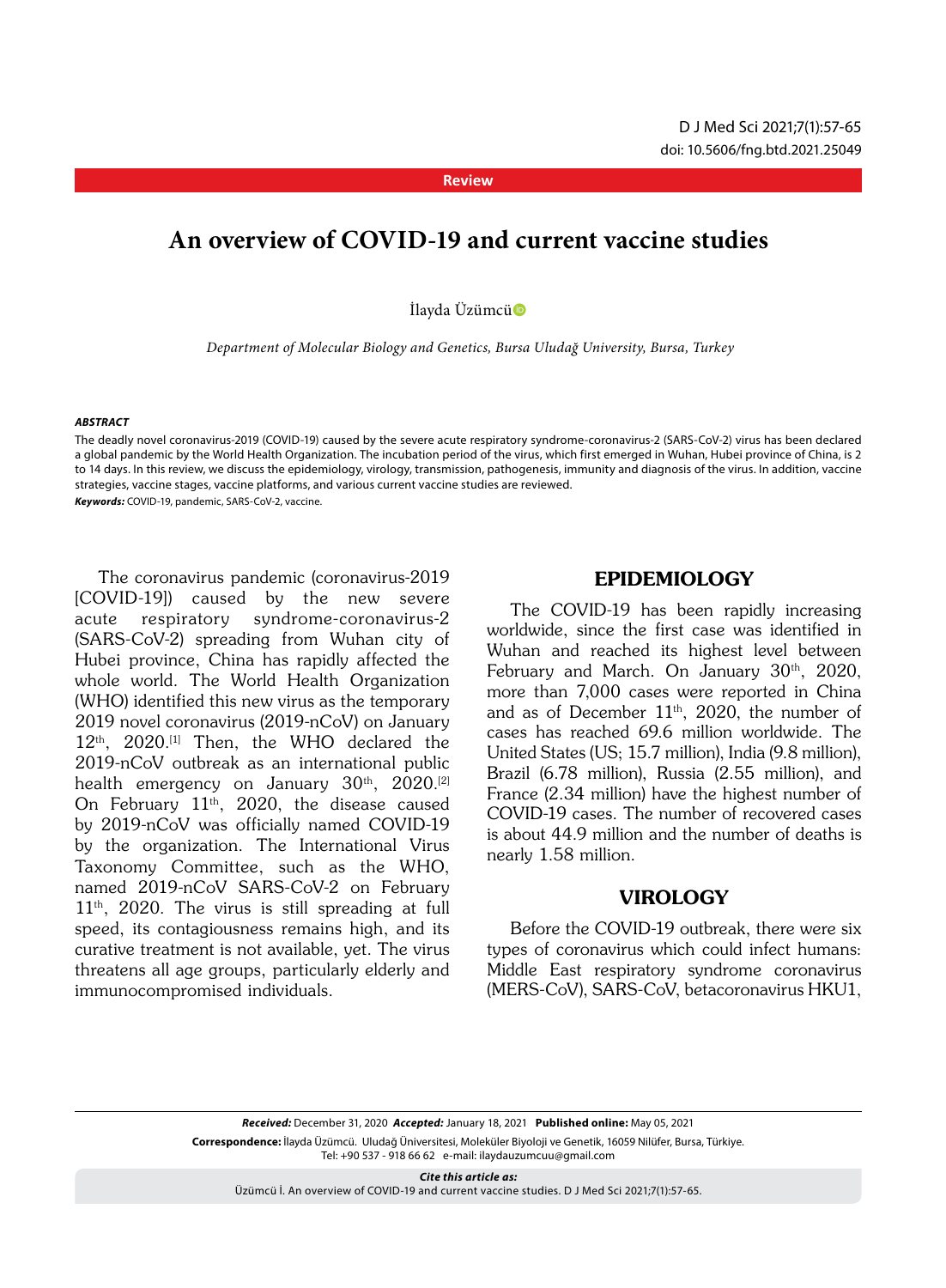alphacoronavirus 229E, betacoronavirus OC43, and alphacoronavirus. Phylogenetic analysis results show that this virus belongs to the same subgenus Sarbecovirus as SARS.<sup>[3]</sup>

The SARS-CoV-2 is a coronavirus belonging to the betacoronavirus cluster. In this respect, it is similar to MERS-CoV. The SARS is the third zoonotic coronavirus disease known after COVID-19 and MERS.[1] Zhu et al.[4] confirmed that SARS-CoV-2 was a new strain of betacoronavirus belonging to the Coronaviridae subgenus botulinum. It also shares roughly 82% homology at the nucleotide level with the SARS-CoV, which first emerged in the human population in 2002.[5] As a result of the modeling, COVID-19 and SARS-CoV have a three-dimensional structure in the spike region protein, which is almost the same, and this structure binds to the receptor. In SARS-CoV, this protein has a strong affinity for angiotensin-converting enzyme 2 (ACE2). In addition, the virus enters the cells using the ACE2 receptor, but not the other coronavirus receptors such as dipeptidyl peptidase-4 (DPP-4) or aminopeptidase N (APN).

The SARS-CoV-2 is a (+ single-stranded ribonucleic acid [RNA]) virus with an enveloped and positive sense single-stranded RNA genome  $(-30 \text{ kb})$ .<sup>[6]</sup> The genome consists of 5' nonstructural protein coding regions, which are the two-thirds of the genome, and 3' structural and non-essential accessory protein coding regions. The section encoding two large polyproteins (pp1a and pp1ab from ORF1a and ORF1b) that can be proteolytically cleaved into non-structural proteins (nsp1 to -16) required for the production of new viral genetic material is the first two-thirds of the genome. The remainder carries helper genes which produce virions and change the host response and encode the structural proteins.[7] The R is used to reflect the potential for transmission of a virus, and the R0 value of SARS-CoV-2 was estimated at 2.5 (range, 1.8 to 3.6). The R0 value of SARS-CoV and 1918 flu epidemic is estimated to be between 2.0 and 3.0. It is thought to be 9 for MERS-CoV and 1.5 for the  $2009$  influenza pandemic.<sup>[8]</sup> This number is significantly greater than 1. This situation shows that SARS-CoV-2 has a high transmission capacity and, consequently, the ability to cause epidemics.

### 58 D J Med Sci

# Transmission

Individuals of all age groups can be infected with the virus and become sick. It can be transmitted by symptomatic patients through coughing and sneezing. Patients infected with SARS-CoV-2 are a source of infection that produces large amounts of virus in the upper respiratory tract during the prodrome period.<sup>[5]</sup> The disease has been reported to be significantly milder in infected infants, children, and newborns, but they need to be protected as they are carriers and may infect others. During the incubation period, patients show mild symptoms and can continue their routine activities which may increase the spread of the infection. Several researchers have reported COVID-19 infection in newborns.[9] However, transmission from pregnant women has not been conclusively proven. In this case, the possibility of transmission from a pregnant woman to the fetus is low. In mothers infected with COVID-19, no virus was encountered in the umbilical cord blood, breast milk, and amniotic fluid.[10] Although transplacental transmission from pregnant women to their fetuses has not been identified, COVID-19 has been reported as a neonatal disease associated with postpartum transmission.<sup>[11]</sup>

In addition, asymptomatic carriers can be a source of infection.<sup>[12]</sup> In this context, asymptomatic patients take the role of carrier and, therefore, they should pay attention to selfisolation and social distance.

The COVID-19 has been shown to infect the gastrointestinal tract according to biopsy and endoscopy results obtained from stomach, rectum, and duodenal epithelial cells.<sup>[13]</sup> In addition, the ACE2 is rarely expressed in the esophageal epithelium, but abundantly located in the glandular epithelium. The presence of the ACE2 receptor in these tissues supports the entry of SARS-CoV-2 into the cell. The virus can be also detected in feces. In 23% of the patients, it occurs in the stool, although no virus can be detected in the airway samples.<sup>[13]</sup> These two facts confirm the possibility of fecal-oral transmission of the virus.<sup>[13]</sup>

The incubation period of the disease ranges from 1 to 14 days with an average duration of three to seven days and, sometimes, it can reach 24 days, which makes screening for infection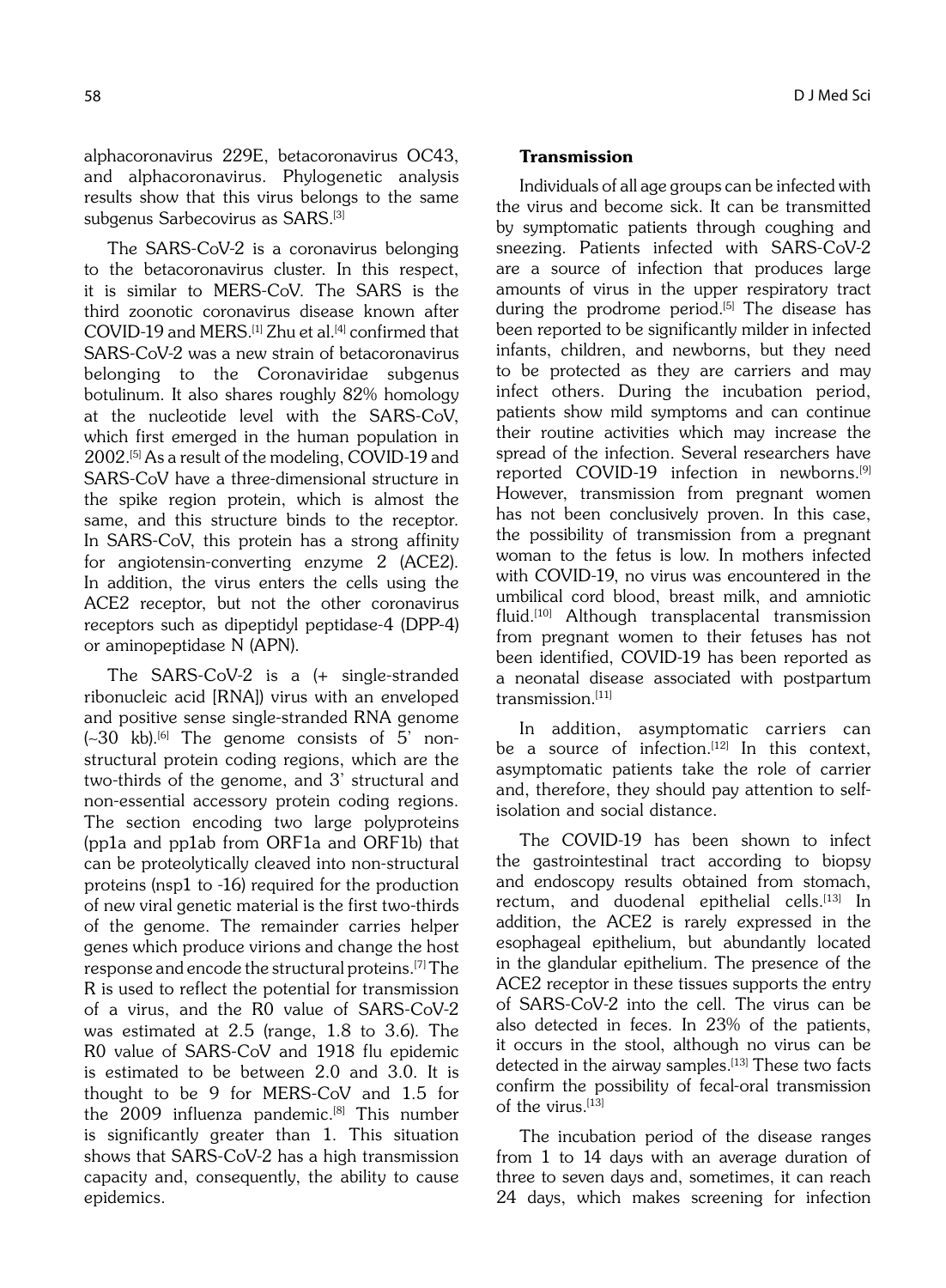difficult. Infected droplets spread one to two meters and can accumulate on surfaces. A person can become infected by breathing these droplets or by touching the nose, eyes, and mouth after touching the contaminated surfaces. The virus can survive on surfaces for days under suitable atmospheric conditions, but can be quickly destroyed by common disinfectants such as hydrogen peroxide and sodium hypochlorite.<sup>[14]</sup>

# Pathogenesis

Zhao et al.<sup>[15]</sup> found that  $ACE2$  acts as a receptor for SARS-CoV-2. The ACE2 types I and II are expressed in the alveolar epithelial cells of human lung. In their study, a significantly higher ACE2 levels were found in the alveolar cells of men than women. In addition, excessive ACE2 expression was observed in the alveolar cells of Asians, compared to African Americans and whites. Binding of SARS-CoV-2 to the ACE2 receptor causes excessive expression of ACE2, leading to alveolar cell damage. Damage to the alveolar cells can lead to many systemic reactions, pneumonia, respiratory failure, and subsequent death.<sup>[15]</sup> It has been associated with an overgrowth of inflammatory cytokines such as interleukin (IL)-7, IL-2, IL-10, inducible protein (IP)-10, granulocyte colony-stimulating factor (GCSF), macrophage inflammatory protein (MIP)-1A, MCP-1, and tumor necrosis factor-alpha (TNF- $\alpha$ ).<sup>[16]</sup>

The COVID-19 binds to receptors and enters cells. Glycoproteins in the envelope spike virus bind to cell receptors in the form of ACE2 in COVID-19. The virus, then, breaks down the genetic material of the cells and synthesizes the required protein, creating new virions. After the virus enters the cell, the viral RNA genome is released into the cell cytoplasm. The viral genome is, then, copied. Glycoproteins in the nascent viral envelope enter the membrane of the cells of the Golgi or endoplasmic reticulum.

The plasma membrane and vesicles containing virus particles combine to release new viruses. In SARS-CoV, protein S has been reported as an important determinant of virus entry into host cells. With the entry of SARS-CoV into cells, the viral membrane forms fusion with the plasma membrane of the cell. In this process, the S2 protein is involved in the proteolytic cleavage process, aiding to the membrane fusion process. Another mechanism other than the membrane fusion which mediates the entry of SARS-CoV into host cells is clathrin-independent and clathrindependent endocytosis.<sup>[17]</sup>

When the virus enters the cell, the viral antigen is presented to antigen presenting cells (APCs). Viral antigen presentation is dependent on the major histocompatibility complex (MHC) Class I molecules. The MHC Class II molecules also contribute to this process. Antigen presentation stimulates cellular and humoral immune responses mediated by T and B cells. In the humoral immune response, immunoglobulin (Ig)G and IgM against SARS-CoV are formed. The latter disappears at the end of the  $12<sup>th</sup>$  week and IgG can persist for a long time. A study including recovered patients showed that, after four years, the SARS-CoV-specific CD8+ and CD4+ memory T cells could be found, but the number gradually decreased in the absence of antigens.[18]

In summary, the virus spike protein is a glycoprotein with a trimeric structure that can specifically recognize ACE2 by its receptor binding domain (RBD). The conformational changes that occur as a result of RBD/ACE2 interactions first cause fusion of cellular lipid and viral membrane and, subsequently, cell infection.

# Immunity

A study conducted in China showed the difference in the immunological profile between severe and mild cases of COVID-19.<sup>[19]</sup> In this study, in severe COVID-19 cases, lymphocyte count was found to be lower, neutrophil and leukocyte ratios were found to be higher, and eosinophil, monocyte, and basophil percentages were found to be lower. In severe clinical cases, proinflammatory cytokines such as IL-6 and IL1, IL-8, TNF- $\alpha$  and infection markers such as ferritin, C-reactive protein and procalcitonin were also found to be higher. In severe cases, lower helper and regulatory  $T$  cells were seen.<sup>[19]</sup>

In another case report of a COVID-19 patient with acute respiratory distress syndrome, CD8 and CD4 T lymphocytes were found to reduce.<sup>[20]</sup> The CD8 T lymphocytes contained high concentrations of cytotoxic granules (30.5% positive for granulicin and perforin, 64.2% granulicin positive, and 31.6% positive performance). An increase in the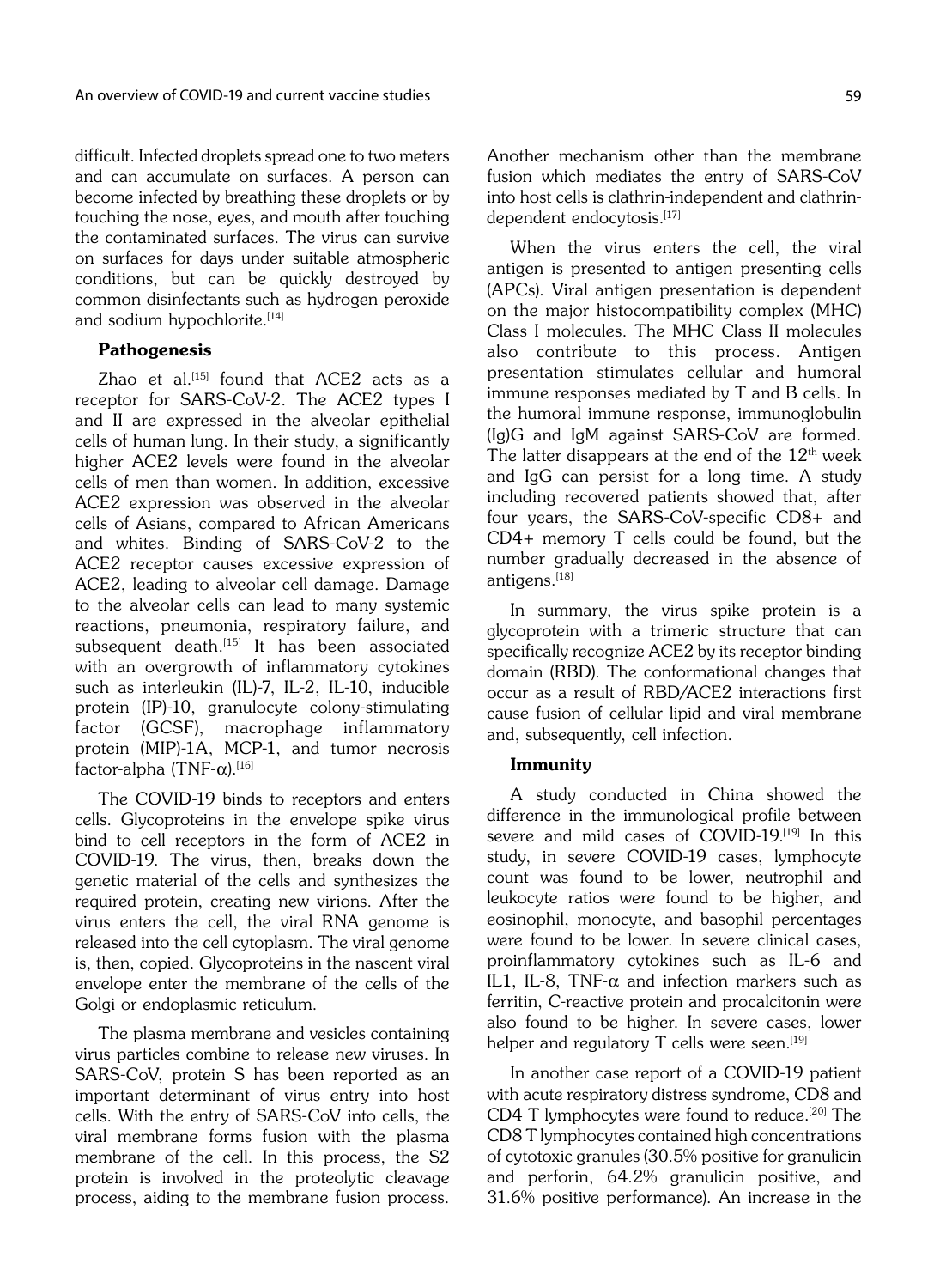proinflammatory Th17 CCR6 + concentration was also seen.

# **Diagnosis**

Chest computed tomography (CT) scanning is performed in cases of pneumonia. In addition, liver function, kidney function, albumin, and blood gas analysis (BGA), blood glucose measurement, and sensitivity tests are performed to identify possible bacterial causes, if there are multiple infection bacteria. Commonly, reverse transcriptionpolymerase chain reaction can be performed by taking a nasopharyngeal swab from the patient.

Considering symptoms of the patients, Guan et al.<sup>[21]</sup> evaluated 1,099 cases in their study.<sup>[21]</sup> In infected patients, 87.9% had fever, 67.7% had cough, 38.1% had fatigue, 33.7% had sputum, 18.7% had shortness of breath, 3.7% had diarrhea, and 5.0% had vomiting. In addition, lymphopenia was found in 82.1% and abnormalities in chest CT scans were found in 96% patients. In this study, the mortality rate was 1.36%.

In the study of Huang et al.,<sup>[22]</sup> 73% of 41 patients with SARS-CoV-2 infection were men, and six of the patients had hypertension, eight had diabetes, and six had cardiovascular disease. In this study, a 15% case fatality rate was found.

# Vaccine strategies and phases

Researchers have benefited from the fact that both SARS-CoV-2 and SARS-CoV use human ACE2 (hACE2), which acts as a receptor in the host cell, and that the genetic structures of these viruses are  $82\%$  similar to each other.<sup>[23]</sup> In addition, based on the previous studies on the MERS virus, they developed vaccination strategies. The main goals are to develop vaccines and provide immunization to prevent contamination.

It is mandatory to comply with the Good Clinical Practice (GCP) principles in all clinical studies. There are four phases in the vaccine development studies:

In Phase I, the aim is to evaluate safety. In this context, the dose range is determined, its pharmacokinetic properties are established, and the product is studied at the level of absorption, distribution, metabolism and excretion. A series of gradually increasing single dose applications are made. The study including 20 to 80 volunteers usually takes 1 to 1.5 years.

In Phase II, the main objective is to evaluate safety and efficacy. About 100 to 300 volunteers are recruited and the study takes approximately two years. The effectiveness of the drug is established in patients, its side effect profile is investigated, dose-response data are collected, and the most appropriate application method of the drug is investigated.

Phase III requires 1,000 to 3,000 volunteers and studies in this phase take about three to four years. The clinical efficacy and side effects of the drug are evaluated in the wider population in randomized, double-blind, multi-national, and multi-center settings.

Phase IV studies are conducted after the launch of the product and are post-marketing surveillance studies. These studies are carried out with thousands of volunteers and can take many years. The main goal of these studies is to collect the long-term safety data. Side effects not occurring during clinical trials are reported in Phase IV studies.

The (S) protein facilitates binding to the ACE2 host receptor in SARS-CoV-2; therefore, (S) protein is the primary determinant of host pathogenicity and transmissibility.<sup>[24]</sup> It is also considered to be the first target for vaccine design, as it is the main target for neutralizing antibodies. Excluding S protein, other viral proteins such as E protein, N protein, and non-structural protein 16 (NSP16) can be also considered the targets for vaccine development. In this context, the fact that the coronavirus N gene has a lower mutation and has more conserved sequences, compared to other genes, can be another useful target for the vaccine.<sup>[25]</sup>

Standardization, quality control, and critical efficacy testing of vaccines are required to determine the level of immune responses generated. Then, the vaccine needs to be further tested. Volunteers can be infected as a dangerous way to do this. Some vaccine developers use the Goldilocks approach. In this approach, volunteers are infected with enough viruses which do not tire their immune systems.

### Vaccine platforms

Among the vaccine platforms used against SARS-CoV-2, examples are inactivated whole virus vaccines, live attenuated vaccines (LAVs),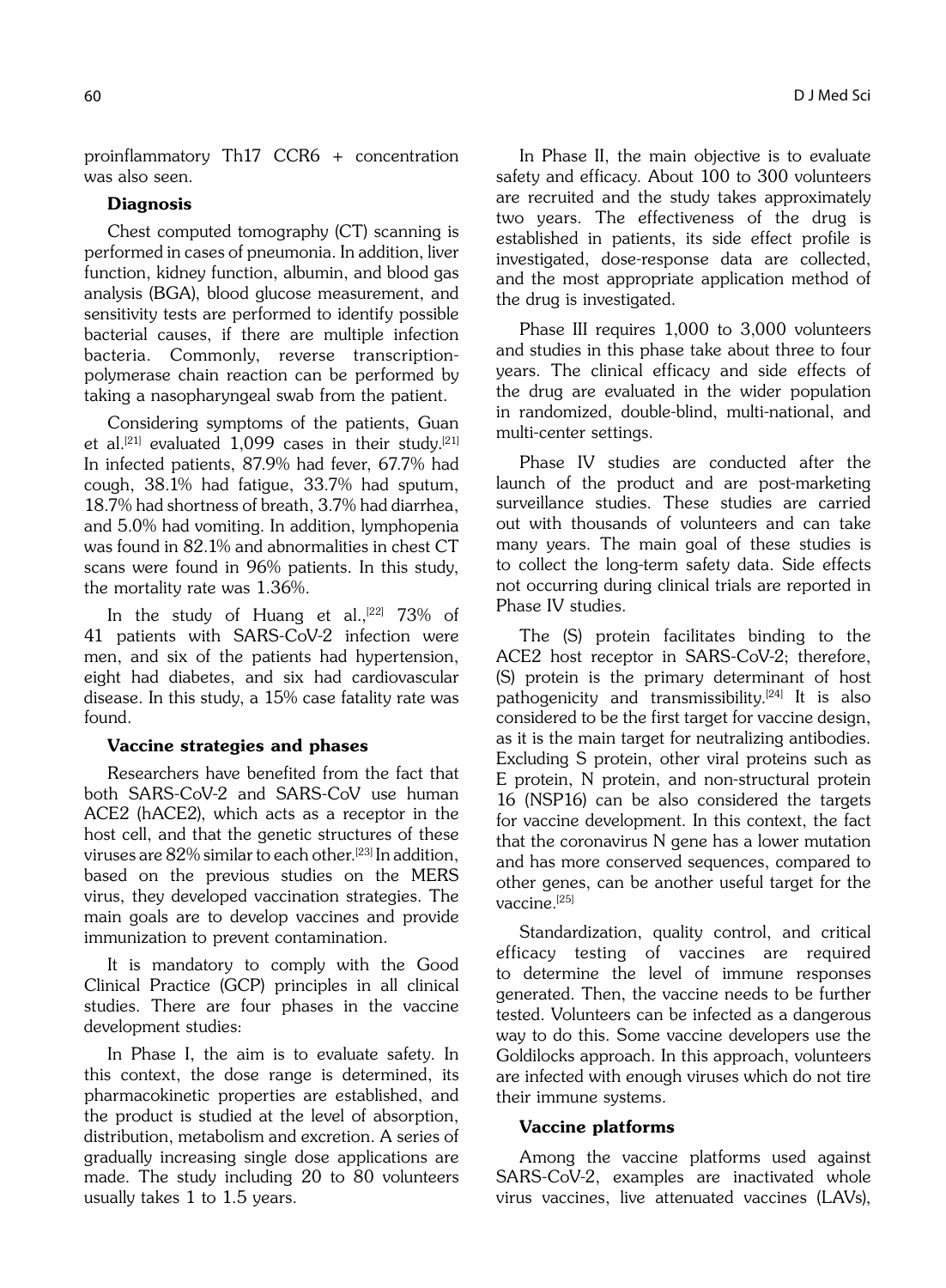inactivated virus vaccines, subunit vaccines, RNA-based vaccines, and viral vector-based vaccines. Each method has different merits and demerits and are summarized below.

The virulence of live viruses is reduced in the live attenuated vaccines (LAV) method. It usually gives long-term immunity and induces toll-like receptors (TLRs) and B cells of the innate immune system, including CD4 and CD8 T cells. There is a possibility that nucleotide substitution occurs in the replication of the virus and results in recombinants after vaccination. In addition, LAVs can infect individuals with compromised immune systems and revert to their lethal genetic form.

Inactivated virus vaccines are safer than LAVs and have been tested for many diseases, including SARS-CoV. The additives used in this platform can increase immunogenicity and, thus, the vaccine can be administered at a lower dose. However, in this method, the immunogenic particle integrity must be preserved. They may need more than one dose to build up the immune memory. Of note, the adjuvants used may induce an undesirable inflammatory response.

Subunit vaccines have less side effects, since the virus particle does not contain live components. However, immune responses become weakened over time.

Viral vector-based vaccines have been widely used for MERS-CoV. These vaccines stimulate both humoral and cellular immune system against antigen. As a limitation, however, they may cause cancer by integrating the viral genome into the host genome. Also, if the host has been previously exposed to this viral factor, the immune activity may be less.

Plasmids containing deoxyribonucleic acid (DNA) against viral antigens are produced in the DNA-based vaccine type based on in situ production of the target antigen. Artificial DNA is heat-resistant. There is no risk of infection. However, it can be integrated into the chromosomal DNA of the recipient, inducing the response of B and T cells and, eventually, weakening the immune response of the host.

For RNA vaccines, the translation of the messenger RNA (mRNA) occurs in the host cell cytosol and, thus, there is no risk of the viral genome integrating into the host genome.

It can stimulate both humoral and cellular immune systems. However, if it is applied directly to cytosol, it may increase antigen expression.

According to the information published by the WHO as of December  $10<sup>th</sup>$ , 2020, there are 52 vaccine candidates which have been clinically evaluated and 162 vaccine candidates which have been pre-clinically evaluated worldwide.

# Current Vaccine Studies

Some of the most discussed vaccine developers that are making progress in phase stages are summarized below.

# BioNTech-Pfizer

For the vaccine developed by BioNTech-Fosun Pharma-Pfizer, which is one of the most discussed vaccines in the world, this is an RNA-based vaccine and is administered in two doses with a dose interval of 21 days. The vaccine does not contain the SARS-CoV-2 virus. In this vaccine method, two lipid nanoparticles were formulated against SARS-CoV-2, and nucleoside-modified RNA (modRNA) was evaluated as vaccine candidates. The BNT162b1, one of the vaccine candidates, encodes the SARS-CoV-2 RBD and is trimerized by adding a T4 fibritin foldon domain to increase the immunogenicity of the virus through the multivalent display.

BNT162b1 induces interferon (IFN)-2 and IL-producing CD8+ cytotoxic T cell and CD4+ type 1 helper T (Th1) cell responses. It appears to elicit neutralizing antibodies and RBD-binding IgG often with mild side effects (e.g., injection site pain and fatigue). It is an important feature that the BNT162b1 vaccine produces both cellular and humoral antiviral induction.<sup>[26]</sup> The other vaccine candidate, BNT162b2, encodes the full-length spike protein of SARS-COV-2, which is modified by two proline mutations involved in the conformational change of prefusion.<sup>[27]</sup> On the other hand, by analyzing the toxicity and immune response of BNT162b2, this vaccine candidate is immunogenically stable with a favorable reactogenicity profile.

# Moderna

Moderna, another vaccine developer, developed an mRNA-based vaccine (mRNA-1273) consisting of a sequence-optimized mRNA encoding spike glycoprotein encapsulated in lipid nanoparticles.[28]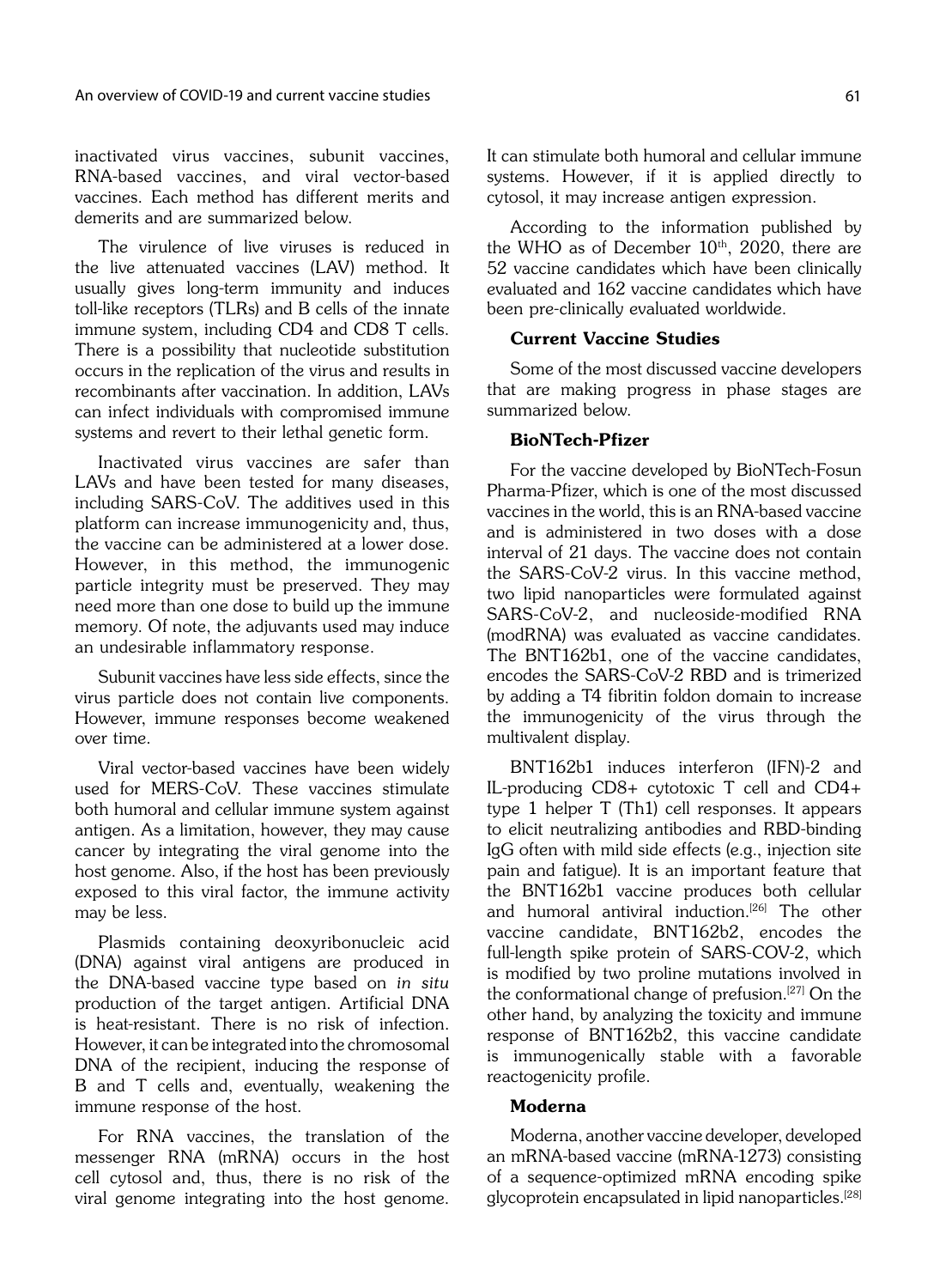While Pfizer's vaccine must be stored at -70° before delivery, Moderna's vaccine can be stored at -20°. Vaccine is administered in two doses and there are 28 days between each dose. In this vaccine, the genetic information of the coronavirus is injected into a non-virulent viral vector to create viral proteins that mimic the coronavirus. Recent studies have shown that the vaccine can stimulate the production of antibodies that neutralize the virus, with CD8 + T-cell responses seen to occur, when a higher dose (100 μg) of the vaccine is given. A few days after vaccination, non-severe side effects such as shivering, tiredness, injection site pain, fever, and myalgia may occur.

# AstraZeneca

AstraZeneca's candidate vaccine strain ChAdOx1-S uses the non-replicating viral vector platform and is a replication defective chimpanzee adenovirus vector vaccine that expresses the SARS-CoV-2 full-length spike glycoprotein gene. A single dose of vaccine protects the lower respiratory tract from infection by inducing cellular immune responses.<sup>[29]</sup> Induction of IFN gamma (IFNg) T-cell responses and humoral responses characterized by anti-spike glycoprotein IgG were observed in most recipients after the first dose of vaccine. Humoral immune results increased, after the second dose of vaccine. Among the first results obtained from the clinical trial of ChAdOx1, the vaccine caused minor side effects in the form of fatigue and headache and could induce a T-cell response with a strong antibody.

### Sinovac Biotech

The vaccine developed by Sinovac Biotech is an inactive vaccine. The vaccine is administered in two doses with 14 days between each dose. In the Phase II study, measurement was made by enzyme-linked immunosorbent assay and anti-RBD antibodies were formed. In 92% of individuals who received the vaccine in the first 14 days, neutralizing antibodies emerged in 97.4% after 14 days of the second dose. Currently, the researchers have carried out the Phase III study in Indonesia.<sup>[30]</sup>

# Gamaleya

The vaccine made by the Gamaleya National Research Center is a two adenovirus 5-based vaccine containing the recombinant adenovirus serotype 26 (rAd26) vector and the recombinant adenovirus serotype 5 (rAd5) vector.<sup>[31]</sup> It consists of two injections and the second is given after 21 days to further induce the immune response. The CD4+ and CD8+ T cells immune responses were observed in all volunteers, and these immune responses peaked on Day 28. The results show that the vaccine provides 92% protection. The fact that the results of the Phase III studies have not been published yet is, however, not convincing in terms of its efficacy and safety.

# Johnson & Johnson

Johnson & Johnson continues to develop Ad26-based vaccines for viruses such as human immunodeficiency virus, Zika, and Ebola. A double-blind, randomized, placebo-controlled Phase III trial has been initiated for the replicationdefective Ad26.COV2.S vaccine developed for COVID-19. (For 60,000 participants aged ≥18). This vaccine given intramuscularly without adjuvant induces a strong neutralizing antibody. It provides protection against SARS-CoV-2 in Rhesus macaques between the ages of 6 and 12 years.[32]

### CanSino Biologics

Using adenovirus type 5 vector, CanSino Biologics has developed a viral vector vaccine that expresses the SARS-CoV-2 spike protein and introduces the protein to the body. The reports published in the Lancet are promising, as only one dose of the vaccine has been shown to induce a significant immune response without documented serious side effects.<sup>[33]</sup> Of note, responses to vaccines can be misleading, as adenovirus-based vectors are based on natural viruses that some individuals may have previously been exposed to. Another concern is the dose of the vaccine. If high doses are required, inflammation may occur as a result of the acceleration of the immune system. To prevent this, the vaccine should be administered with a low-dose adjuvant.

The TLRs directly activate APCs and, thus, can generate humoral and cellular immune response, which is our goal for the fight against COVID-19. It is possible to speculate that TLR is potentially an adjuvant, since it increases TH1 responses.<sup>[34]</sup> In addition, the Bacillus Bacille Calmette-Guérin (BCG) vaccine can strengthen immunity against COVID-19, as it contains different types of live bacteria. In one study, COVID-19 deaths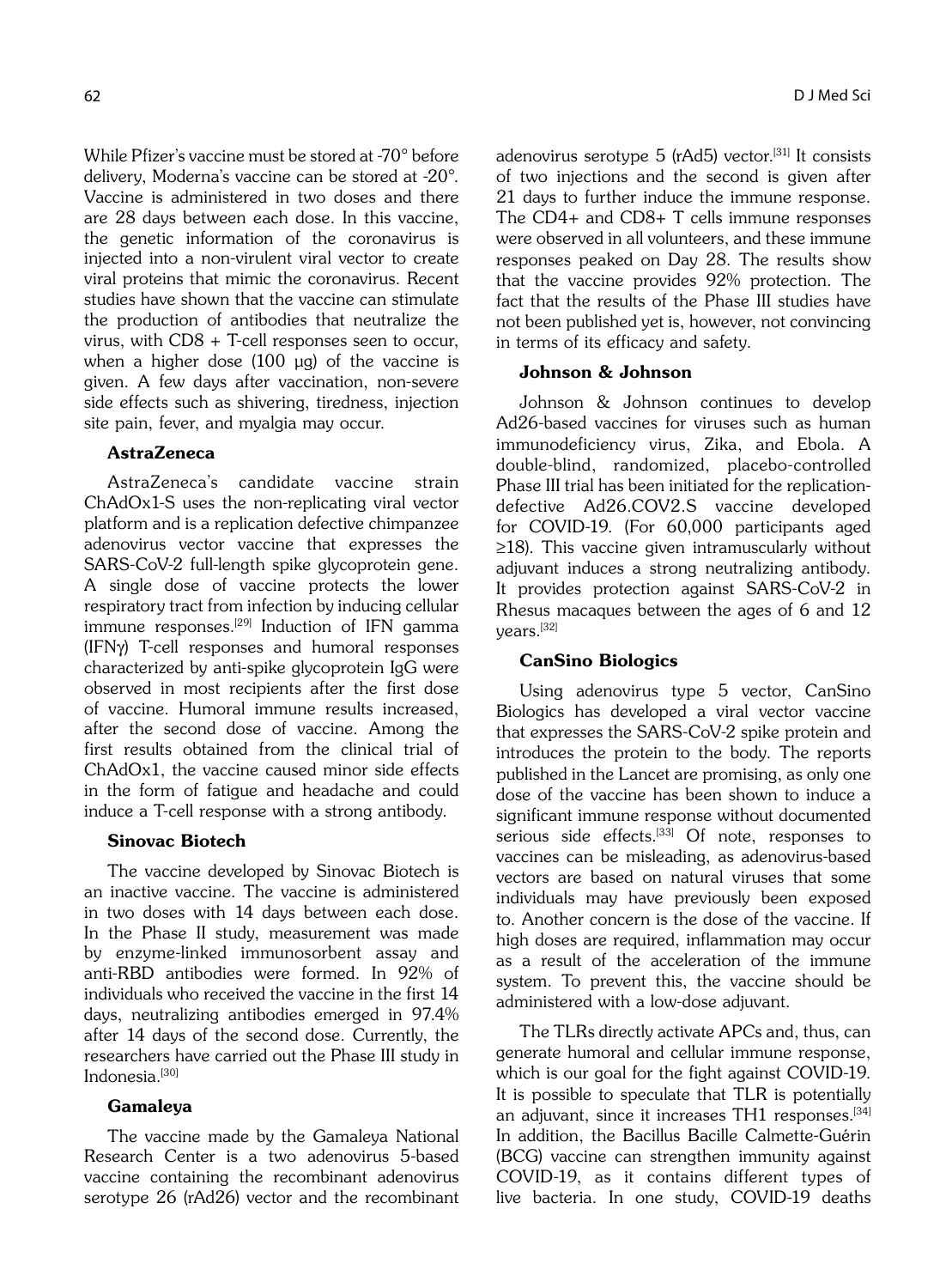decreased in patients having BCG vaccine. The BCG can also contribute to the immune system that combats against SARS-CoV-2 by bridging adaptive immunity and innate immunity.[35] As a result, there was a decrease in COVID-19 deaths with BCG vaccination. Based on this, in countries with BCG vaccination such as South Korea and Japan, there are fewer COVID-19 infections than countries without BCG vaccination, such as US, Italy, and the Netherlands.

# DISCUSSION

The SARS-CoV-2, which was declared as a pandemic, could not be controlled worldwide and caused many deaths. The main reason for this is that the R0 value of the SARS-CoV-2 virus is much higher than the SARS-CoV, MERS-CoV, and influenza viruses, leading to rapid spread of the virus and causing individuals to become infected. In addition to being the source of infection of symptomatic patients, asymptomatic patients also posed a threat to the community. Thus, the infection spread increasingly. The expression of the ACE2 receptor not only in the alveolar cells of the lungs, but also by the rectum and duodenal epithelial cells facilitated the processing of the virus by entering the cells. Indeed, the fact that the virus survives on contaminated surfaces for a while made it easier for individuals to become infected. In this context, the importance of personal hygiene and cleanliness has once again become important. The mortality rate found by Guan et al.<sup>[21]</sup> was  $1.36\%$ , while the mortality rate found by Huang et al.<sup>[22]</sup> was  $15%$ . This difference may be due to different sample numbers or the presence of viral variations. As a result of the studies, patients with chronic diseases such as diabetes and heart disease and the elderly, i.e., immunocompromised patients, have this disease severely. Additionally, it is thought that the first infection occurred in late November 2019 or earlier, based on factors, such as the incubation period of the virus. Based on the genetic similarity of SARS-CoV-2 to SARS-CoV and MERS-CoV viruses, S protein-targeted vaccines are being developed currently. Although vaccines introduced by different developers induce immune system responses, the rates of protection from infection vary. The reasons for this may be that the vaccine candidates are created by different methods, have different immunogenic balance or have different reactogenicity. In addition, vaccines using adenovirus may produce a strong antibody response, but may be safer and more effective in combination with adjuvants.

The COVID-19 vaccine needs to be accepted by every member of the society. If even a few individuals refuse to be vaccinated, the society would be negatively affected. In addition, storage conditions of vaccines should be suitable for all countries. The vaccine, which should be kept in the cold chain, should be properly protected in the US and African countries. One of the most important issues is the cost of vaccines; the vaccine must be affordable and sufficient for the whole world.

In conclusion, in this review, an overview of the SARS-CoV-2 virus, which adversely affects the whole globe in all aspects, is given based on the studies conducted to control and prevent the pandemic. In addition, a brief information about current vaccination studies is provided. For the SARS-CoV-2 pandemic, it is important to eliminate the transmission routes, isolate the source of infection, address infection-related transmission risks, and accelerate the treatment and diagnosis of the cases. Until the society is vaccinated and immunized, a particular attention should be paid to social distance, self-isolation, personal hygiene, and wearing masks. Due to the rapid spread of the SARS-CoV-2 virus, individuals in the risk groups need additional self-protection.

### Declaration of conflicting interests

The author declared no conflicts of interest with respect to the authorship and/or publication of this article.

### Funding

The author received no financial support for the research and/or authorship of this article.

# REFERENCES

- 1. Chen Y, Liu Q, Guo D. Emerging coronaviruses: Genome structure, replication, and pathogenesis. J Med Virol 2020;92:418-23.
- 2. Wang S, Wen X, Dong Y, Liu B, Cui M. Psychological Influence of Coronovirus Disease 2019 (COVID-19) Pandemic on the General Public, Medical Workers, and Patients With Mental Disorders and its Countermeasures. Psychosomatics 2020;61:616-24.
- 3. Cascella M, Rajnik M, Cuomo A, Dulebohn SC, Di Napoli R. Features, Evaluation, and Treatment of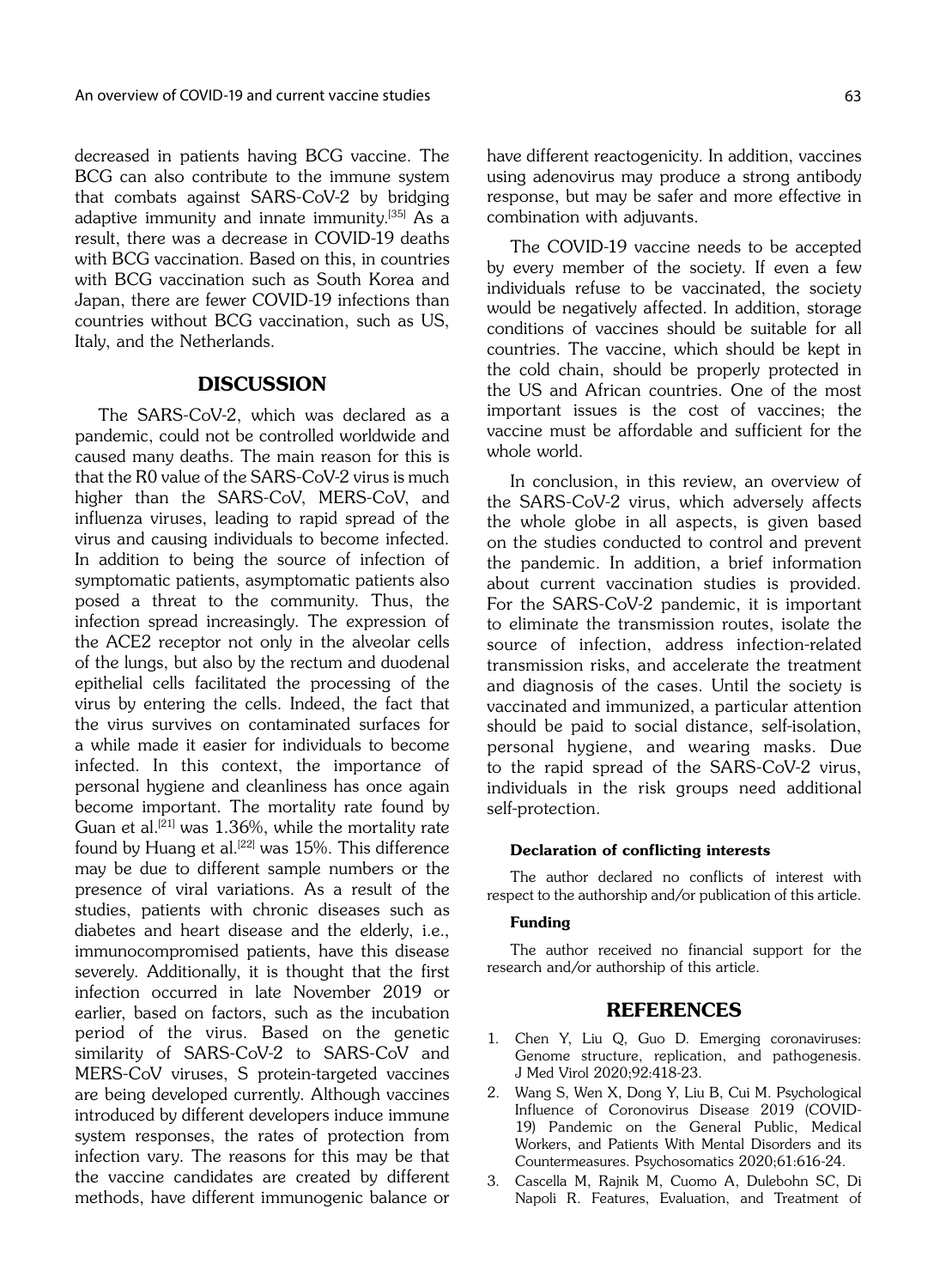Coronavirus. 2020 Oct 4. In: StatPearls [Internet]. Treasure Island (FL): StatPearls Publishing; 2020 Jan-. PMID: 32150360.

- 4. Zhu N, Zhang D, Wang W, Li X, Yang B, Song J, et al. A Novel Coronavirus from Patients with Pneumonia in China, 2019. N Engl J Med 2020;382:727-33.
- Zou L, Ruan F, Huang M, Liang L, Huang H, Hong Z, et al. SARS-CoV-2 Viral Load in Upper Respiratory Specimens of Infected Patients. N Engl J Med 2020;382:1177-9.
- 6. Kramer A, Schwebke I, Kampf G. How long do nosocomial pathogens persist on inanimate surfaces? A systematic review. BMC Infect Dis 2006;6:130.
- 7. de Wit E, van Doremalen N, Falzarano D, Munster VJ. SARS and MERS: recent insights into emerging coronaviruses. Nat Rev Microbiol 2016;14:523-34.
- 8. Petersen E, Koopmans M, Go U, Hamer DH, Petrosillo N, Castelli F, et al. Comparing SARS-CoV-2 with SARS-CoV and influenza pandemics. Lancet Infect Dis 2020;20:e238-e244.
- 9. Dong L, Tian J, He S, Zhu C, Wang J, Liu C, et al. Possible vertical transmission of SARS-CoV-2 From an Infected Mother to Her Newborn. JAMA 2020;323:1846-8.
- 10. Wang Y, Wang Y, Han X, Ye J, Li R. Potential Effect of COVID-19 on Maternal and Infant Outcome: Lesson From SARS. Front Pediatr 2020;8:511.
- 11. Chen H, Guo J, Wang C, Luo F, Yu X, Zhang W, et al. Clinical characteristics and intrauterine vertical transmission potential of COVID-19 infection in nine pregnant women: a retrospective review of medical records. Lancet 2020;395:809-15.
- 12. Rothe C, Schunk M, Sothmann P, Bretzel G, Froeschl G, Wallrauch C, et al. Transmission of 2019-nCoV Infection from an Asymptomatic Contact in Germany. N Engl J Med 2020;382:970-1.
- 13. Xiao F, Tang M, Zheng X, Liu Y, Li X, Shan H. Evidence for Gastrointestinal Infection of SARS-CoV-2. Gastroenterology 2020;158:1831-3.e3.
- 14. Kampf G, Todt D, Pfaender S, Steinmann E. Corrigendum to "Persistence of coronaviruses on inanimate surfaces and their inactivation with biocidal agents" [J Hosp Infect 104 (2020) 246-251]. J Hosp Infect 2020;105:587.
- 15. Zhao Y, Zhao Z, Wang Y, Zhou Y, Ma Y, Zuo W. Single-Cell RNA Expression Profiling of ACE2, the Receptor of SARS-CoV-2. Am J Respir Crit Care Med 2020;202:756-9.
- 16. Chen N, Zhou M, Dong X, Qu J, Gong F, Han Y, et al. Epidemiological and clinical characteristics of 99 cases of 2019 novel coronavirus pneumonia in Wuhan, China: a descriptive study. Lancet 2020;395:507-13.
- 17. Wang H, Yang P, Liu K, Guo F, Zhang Y, Zhang G, et al. SARS coronavirus entry into host cells through a novel clathrin- and caveolae-independent endocytic pathway. Cell Res 2008;18:290-301.
- 18. Fan YY, Huang ZT, Li L, Wu MH, Yu T, Koup RA, et al. Characterization of SARS-CoV-specific memory T

cells from recovered individuals 4 years after infection. Arch Virol 2009;154:1093-9.

- 19. Qin C, Zhou L, Hu Z, Zhang S, Yang S, Tao Y, et al. Dysregulation of Immune Response in Patients With Coronavirus 2019 (COVID-19) in Wuhan, China. Clin Infect Dis 2020;71:762-8.
- 20. Xu Z, Shi L, Wang Y, Zhang J, Huang L, Zhang C, et al. Pathological findings of COVID-19 associated with acute respiratory distress syndrome. Lancet Respir Med 2020;8:420-2.
- 21. Guan W, Ni Z, Hu Y, Liang W, Ou C, He J, et al. Clinical Characteristics of Coronavirus Disease 2019 in China. N Engl J Med 2020; 382:1708-20.
- 22. Huang C, Wang Y, Li X, Ren L, Zhao J, Hu Y, et al. Clinical features of patients infected with 2019 novel coronavirus in Wuhan, China. Lancet 2020;395:497-506.
- 23. Kaur N, Singh R, Dar Z, Bijarnia RK, Dhingra N, Kaur T. Genetic comparison among various coronavirus strains for the identification of potential vaccine targets of SARS-CoV2. Infect Genet Evol 2021;89:104490.
- 24. Wang Q, Zhang Y, Wu L, Niu S, Song C, Zhang Z, et al. Structural and Functional Basis of SARS-CoV-2 Entry by Using Human ACE2. Cell 2020;181:894-904.e9.
- 25. Le Bert N, Tan AT, Kunasegaran K, Tham CYL, Hafezi M, Chia A, et al. SARS-CoV-2-specific T cell immunity in cases of COVID-19 and SARS, and uninfected controls. Nature 2020;584:457-62.
- 26. Jackson LA, Anderson EJ, Rouphael NG, Roberts PC, Makhene M, Coler RN, et al. An mRNA Vaccine against SARS-CoV-2 - Preliminary Report. N Engl J Med 2020;383:1920-31.
- 27. Wrapp D, Wang N, Corbett KS, Goldsmith JA, Hsieh CL, Abiona O, et al. Cryo-EM structure of the 2019 nCoV spike in the prefusion conformation. Science 2020;367:1260-3.
- 28. Corbett KS, Flynn B, Foulds KE, Francica JR, Boyoglu-Barnum S, Werner AP, et al. Evaluation of the mRNA-1273 Vaccine against SARS-CoV-2 in Nonhuman Primates. N Engl J Med 2020;383:1544-55.
- 29. van Doremalen N, Lambe T, Spencer A, Belij-Rammerstorfer S, Purushotham JN, Port JR, et al. ChAdOx1 nCoV-19 vaccination prevents SARS-CoV-2 pneumonia in rhesus macaques. bioRxiv [Preprint] 2020:2020.05.13.093195.
- 30. Poland GA, Ovsyannikova IG, Kennedy RB. SARS-CoV-2 immunity: review and applications to phase 3 vaccine candidates. Lancet 2020;396:1595-606.
- 31. Logunov DY, Dolzhikova IV, Zubkova OV, Tukhvatulin AI, Shcheblyakov DV, Dzharullaeva AS, et al. Safety and immunogenicity of an rAd26 and rAd5 vectorbased heterologous prime-boost COVID-19 vaccine in two formulations: two open, non-randomised phase 1/2 studies from Russia. Lancet 2020;396:887-97.
- 32. Mercado NB, Zahn R, Wegmann F, Loos C, Chandrashekar A, Yu J, et al. Single-shot Ad26 vaccine protects against SARS-CoV-2 in rhesus macaques. Nature 2020;586:583-8.
- 33. Zhu FC, Li YH, Guan XH, Hou LH, Wang WJ, Li JX, et al. Safety, tolerability, and immunogenicity of